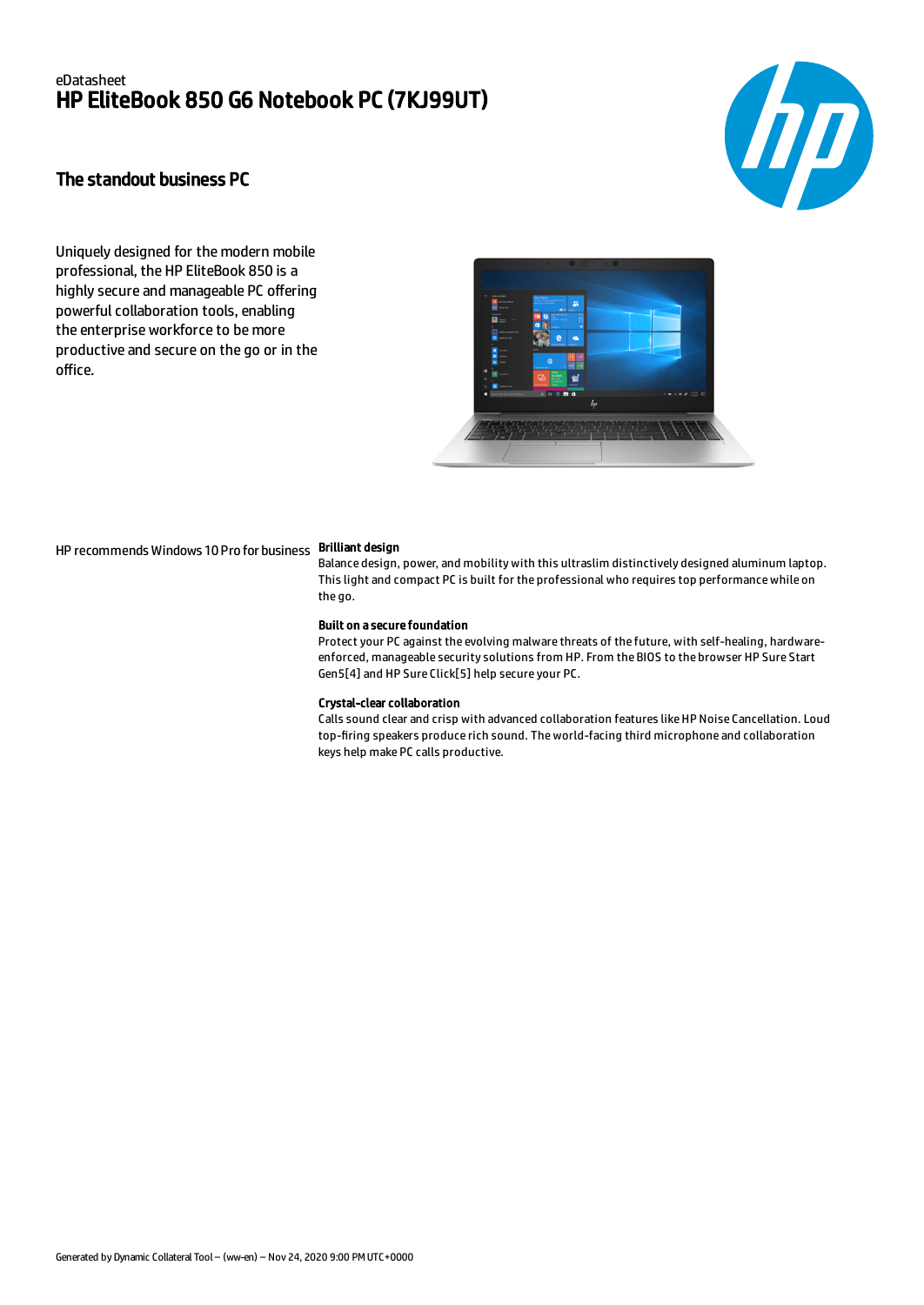# Specifications

| <b>Operating system</b>                                                | Windows 10 Pro 64                                                                                                                                                                                                                                                                                                                                                                                                                                                                                                                                                                                                                                                                                          |  |
|------------------------------------------------------------------------|------------------------------------------------------------------------------------------------------------------------------------------------------------------------------------------------------------------------------------------------------------------------------------------------------------------------------------------------------------------------------------------------------------------------------------------------------------------------------------------------------------------------------------------------------------------------------------------------------------------------------------------------------------------------------------------------------------|--|
| <b>Processor family</b>                                                | 8th Generation Intel® Core™ i5 processor                                                                                                                                                                                                                                                                                                                                                                                                                                                                                                                                                                                                                                                                   |  |
| <b>Processor</b>                                                       | Intel® Core™ i5-8365U processor with Intel® UHD Graphics 620 Graphics (1.6 GHz base frequency, up to 4.1 GHz                                                                                                                                                                                                                                                                                                                                                                                                                                                                                                                                                                                               |  |
|                                                                        | with Intel® Turbo Boost Technology, 6 MB L3 cache, 4 cores) <sup>[6,7]</sup>                                                                                                                                                                                                                                                                                                                                                                                                                                                                                                                                                                                                                               |  |
| <b>Memory</b>                                                          | 8 GB DDR4-2400 SDRAM (1 x 8 GB)                                                                                                                                                                                                                                                                                                                                                                                                                                                                                                                                                                                                                                                                            |  |
| <b>Memory Slots</b>                                                    | 2 SODIMM                                                                                                                                                                                                                                                                                                                                                                                                                                                                                                                                                                                                                                                                                                   |  |
| <b>Internal Storage</b>                                                | 256 GB SATA 3 TLC SED M.2 SSD                                                                                                                                                                                                                                                                                                                                                                                                                                                                                                                                                                                                                                                                              |  |
| <b>Graphics</b>                                                        | Integrated                                                                                                                                                                                                                                                                                                                                                                                                                                                                                                                                                                                                                                                                                                 |  |
| <b>Graphics (integrated)</b>                                           | Intel <sup>®</sup> UHD Graphics 620                                                                                                                                                                                                                                                                                                                                                                                                                                                                                                                                                                                                                                                                        |  |
| <b>Display</b>                                                         | 39.6 cm (15.6") diagonal, FHD (1920 x 1080), IPS, narrow bezel, anti-glare, 250 nits, 45% NTSC                                                                                                                                                                                                                                                                                                                                                                                                                                                                                                                                                                                                             |  |
| <b>Display</b>                                                         | 15.6" diagonal, FHD (1920 x 1080), IPS, narrow bezel, anti-glare, 250 nits, 45% NTSC <sup>[14,16,17,42]</sup>                                                                                                                                                                                                                                                                                                                                                                                                                                                                                                                                                                                              |  |
| Display size (diagonal)                                                | 39.6 cm (15.6")                                                                                                                                                                                                                                                                                                                                                                                                                                                                                                                                                                                                                                                                                            |  |
| Display size (diagonal)                                                | 15.6"                                                                                                                                                                                                                                                                                                                                                                                                                                                                                                                                                                                                                                                                                                      |  |
| <b>Audio features</b>                                                  | Bang & Olufsen, dual stereo speakers, 3 multi array microphone                                                                                                                                                                                                                                                                                                                                                                                                                                                                                                                                                                                                                                             |  |
| <b>Minimum dimensions (W x D x H)</b> $37 \times 25.17 \times 1.82$ cm |                                                                                                                                                                                                                                                                                                                                                                                                                                                                                                                                                                                                                                                                                                            |  |
| Minimum dimensions ( $W \times D \times H$ )                           | 14.6 x 9.91 x 0.72 in                                                                                                                                                                                                                                                                                                                                                                                                                                                                                                                                                                                                                                                                                      |  |
| Weight                                                                 | Starting at 1.78 kg<br>(Weight will vary by configuration.)                                                                                                                                                                                                                                                                                                                                                                                                                                                                                                                                                                                                                                                |  |
| Weight                                                                 | Starting at 3.94 lb<br>(Weight will vary by configuration.)                                                                                                                                                                                                                                                                                                                                                                                                                                                                                                                                                                                                                                                |  |
| Keyboard                                                               | HP Premium Collaboration Keyboard - spill-resistant, optional backlit keyboard with DuraKeys                                                                                                                                                                                                                                                                                                                                                                                                                                                                                                                                                                                                               |  |
| <b>Pointing device</b>                                                 | Touchpad with multi-touch gesture support                                                                                                                                                                                                                                                                                                                                                                                                                                                                                                                                                                                                                                                                  |  |
| Camera                                                                 | 720p HD IR camera                                                                                                                                                                                                                                                                                                                                                                                                                                                                                                                                                                                                                                                                                          |  |
| <b>Ports</b>                                                           | 2 USB 3.1 Gen 1 (charging); 1 Thunderbolt™ (USB Type-C™ connector); 1 RJ-45; 1 headphone/microphone combo; 1                                                                                                                                                                                                                                                                                                                                                                                                                                                                                                                                                                                               |  |
|                                                                        | HDMI 1.4b; 1 docking connector; 1 AC power<br>(Cables are not included.)                                                                                                                                                                                                                                                                                                                                                                                                                                                                                                                                                                                                                                   |  |
| <b>Wireless</b>                                                        | Intel® Wi-Fi 6 AX200 (2x2) and Bluetooth® 5 combo (Supporting Gigabit file transfer speeds)                                                                                                                                                                                                                                                                                                                                                                                                                                                                                                                                                                                                                |  |
| Power                                                                  | HP Smart 65 W External AC power adapter <sup>[34,35]</sup>                                                                                                                                                                                                                                                                                                                                                                                                                                                                                                                                                                                                                                                 |  |
| <b>Battery type</b>                                                    | HP Long Life 3-cell, 56 Wh Li-ion                                                                                                                                                                                                                                                                                                                                                                                                                                                                                                                                                                                                                                                                          |  |
| <b>Energy efficiency</b>                                               | <b>ENERGY STAR® certified</b>                                                                                                                                                                                                                                                                                                                                                                                                                                                                                                                                                                                                                                                                              |  |
| <b>Management features</b>                                             | HP Driver Packs; HP System Software Manager (SSM); HP BIOS Config Utility (BCU); HP Client Catalog; HP<br>Manageability Integration Kit Gen3[21,22]                                                                                                                                                                                                                                                                                                                                                                                                                                                                                                                                                        |  |
| Sustainable impact specifications Low halogen; TCO 8.0 Certified       |                                                                                                                                                                                                                                                                                                                                                                                                                                                                                                                                                                                                                                                                                                            |  |
| <b>Security management</b>                                             | Absolute persistence module; HP DriveLock and Automatic DriveLock; Power-on authentication; Preboot<br>authentication; TPM 2.0 embedded security chip shipped with Windows 10 (Common Criteria EAL4+ Certified); HP<br>Sure Click; Windows Defender; HP Sure Start Gen5; HP Sure Run Gen2; HP Sure Recover Gen2; HP BIOSphere Gen5;<br>HP Client Security Gen5; HP Sure Sense <sup>[23,25,26,27,28,29,30,31,32,33,39]</sup>                                                                                                                                                                                                                                                                                |  |
| <b>UPC number</b>                                                      | (ABA) 193905382477; (ABL) 193905382699                                                                                                                                                                                                                                                                                                                                                                                                                                                                                                                                                                                                                                                                     |  |
| <b>Warranty</b>                                                        | HP Services offers 1-year limited warranties and 90 day software limited warranty options depending on country.<br>Batteries have a default one year limited warranty except for Long Life batteries which will have same 1-year or 3-<br>year limited warranty as the platform. Refer to http://www.hp.com/support/batterywarranty/ for additional battery<br>information. On-site service and extended coverage is also available. HP Care Pack Services are optional extended<br>service contracts that go beyond the standard limited warranties. To choose the right level of service for your HP<br>product, use the HP Care Pack Services Lookup Tool at: http://www.hp.com/qo/cpc. <sup>[36]</sup> |  |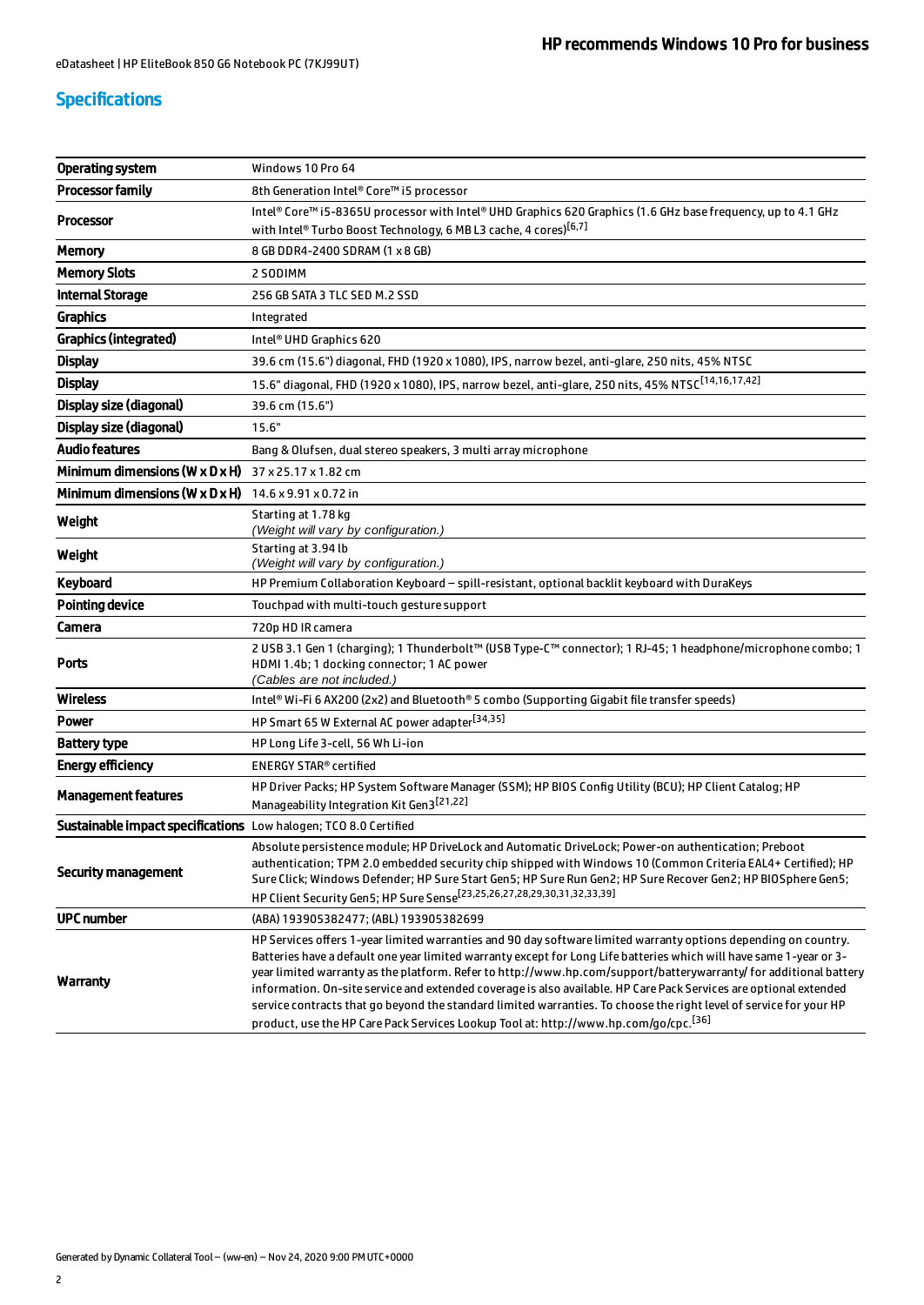# Top Recommended Displays, Accessories and Services

| <b>EliteDisplays</b>                       |                |
|--------------------------------------------|----------------|
| HP EliteDisplay E243 23.8-inch Monitor     | 1FH47A8        |
| HP EliteDisplay E243 23.8-inch Monitor     | <b>1FH47AA</b> |
| HP EliteDisplay E273q 27-inch Monitor      | 1FH52A8        |
| HP EliteDisplay E273q 27-inch Monitor      | 1FH52AA        |
| <b>E-Series</b>                            |                |
| HP E24d G4 FHD Advanced Docking Monitor    | 6PA50A8        |
| HP E24d G4 FHD Advanced Docking Monitor    | 6PA50AA        |
| <b>Docking Stations</b>                    |                |
| <b>HP USB-C Dock G5</b>                    | 5TW10AA        |
| HP USB-C/A Universal Dock G2               | 5TW13AA        |
| HP Thunderbolt Dock 120W G2                | 2UK37AA        |
| HP Thunderbolt Dock 120W with HDMI Adapter | 6HP48AA        |
| <b>Backpacks</b>                           |                |
| <b>HP Slim Backpack</b>                    | <b>F3W16AA</b> |
| HP Executive 15.6 Backpack                 | 6KD07AA        |
| HP Recycled Series 15.6-inch Backpack      | 5KN28AA        |
| <b>Keyboard and Mouse Kits</b>             |                |
| HP Slim Wireless Keyboard and Mouse        | <b>T6L04AA</b> |
| Mice                                       |                |
| <b>HP Bluetooth Travel Mouse</b>           | 6SP30AA        |
| <b>HP Elite Presenter Mouse</b>            | 2CE30AA        |
| <b>Power Adapters</b>                      |                |
| HP 65W USB-C Power Adapter                 | 1HE08AA        |
| <b>PC Locks</b>                            |                |
| HP Sure Key Cable Lock                     | 6UW42AA        |
| HP Keyed Cable Lock 10 mm                  | T1A62AA        |